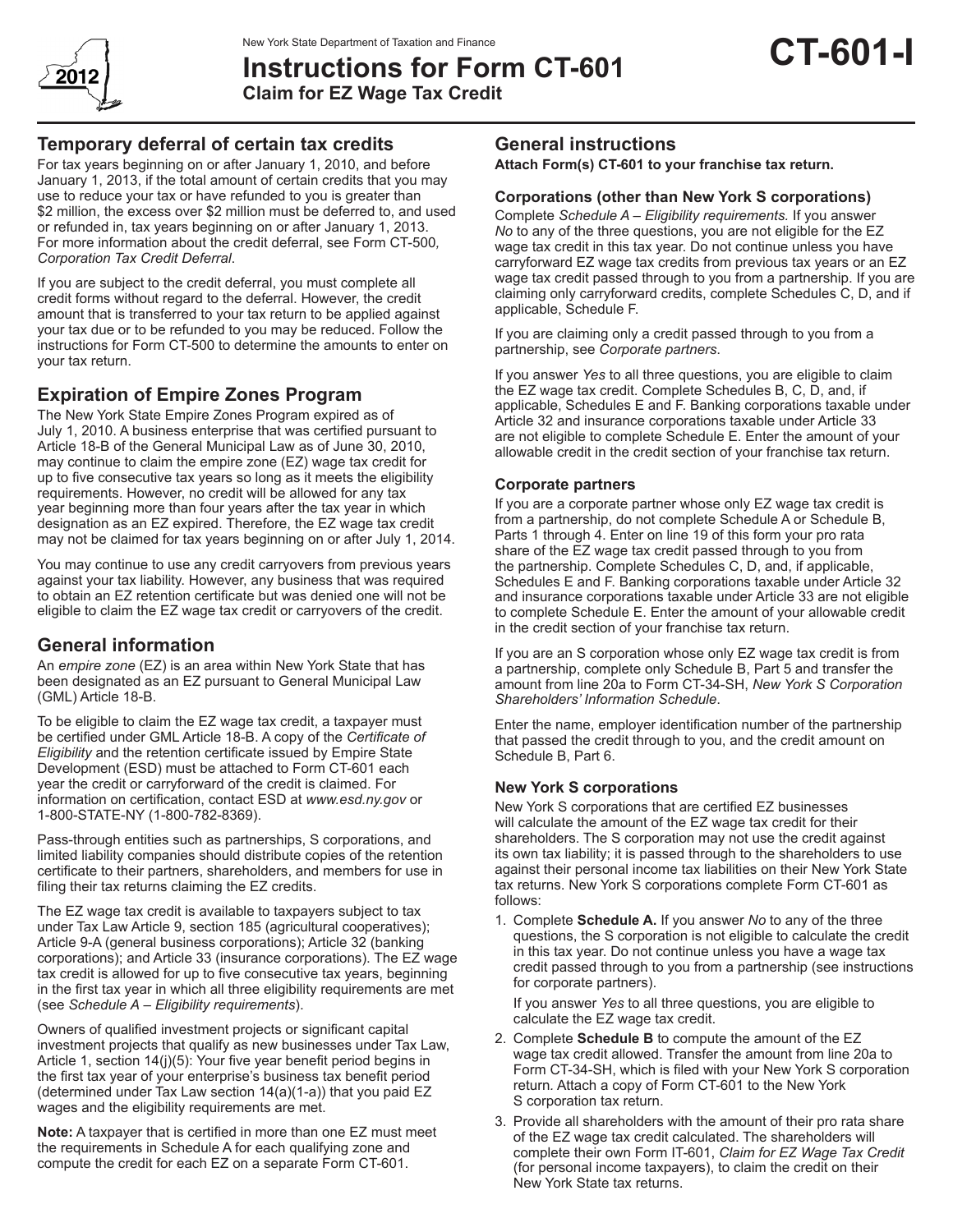#### **Combined filers**

A taxpayer filing a combined return as a member of a combined group is allowed to claim an EZ wage tax credit. The credit is computed for each eligible member of the combined group on a separate basis in Schedules A and B and is applied against the combined tax (see *Corporations* (*other than New York S corporations*)).

## **Line instructions**

## **Date of EZ designation**

The date of designation of the EZ is the date the zone was created. In the case of a business that was included as a result of a boundary amendment, the date of designation is the date the boundary was amended to include the business in the EZ. If you do not know your zone designation date, contact ESD.

### **Schedule A – Eligibility requirements**

The EZ wage tax credit is allowed for up to five consecutive tax years beginning in the first tax year in which **all three** of the following eligibility requirements are met:

- EZ wages are paid; **and**
- the average number of full-time employees (including full-time equivalents) in New York State for the current tax year (line 2) exceeds the average number of full-time employees (including full-time equivalents) in New York State during the four years immediately preceding the first tax year for which the EZ wage tax credit is claimed (line 3); **and**
- the average number of full-time employees (including full-time equivalents) in the EZ for the current tax year (line 4) exceeds the average number of full-time employees (including full-time equivalents) in the EZ, or area comprising the EZ, during the four years immediately preceding the first tax year for which the EZ wage tax credit is claimed (line 5).

**Note:** All references to *current tax year* mean the tax year covered by this claim.

Subsequent certifications under GML Article 18‑B in the same EZ, or a different EZ or zone equivalent area (ZEA), do not extend or create a new five-year period for claiming the EZ wage tax credit.

The average number of employees on line 3 and line 5, once computed, remains the same for each of the five tax years for which the credit is claimed.

If you are a clean energy enterprise (CEE) complete only Parts 1 and 2 to determine if you are eligible to compute the EZ wage tax credit for the current tax year.

#### **Part 1 – Payment of EZ wages for the current tax year**

**Line 1 –** Mark an *X* in the *Yes* box if EZ wages were paid by the taxpayer during the current tax year for full-time employment in a job created in the EZ since the zone was designated.

Mark an *X* in the *No* box if EZ wages were not paid during the current tax year. The taxpayer **will not** qualify to compute the EZ wage tax credit in Schedule B for the current tax year. However, the taxpayer may claim any EZ wage tax credit carryforward from prior years on Schedule C, and any credit passed through from a partnership on line 19.

*EZ wages* are wages paid by a certified taxpayer for full-time employment (excluding general executive officers) during the tax year in an area designated or previously designated as an EZ, if such employment is in a job created in the EZ during the period of its designation as an EZ or within four years of the expiration of such EZ designation. This provides a taxpayer who is located in the EZ in the last year of the EZ's designation the opportunity to compute the EZ wage tax credit for five consecutive tax years.

EZ wages for purposes of CEEs are wages paid by a certified taxpayer for full-time employment (excluding general executive officers) during the tax year in NYS, if such employment is in a job created in NYS during the period of designation for CEEs which is on or after June 23, 2006.

If certification under GML Article 18-B is revoked, any wages paid by the taxpayer on or after the effective date of such revocation do not constitute EZ wages.

Wages paid to individuals employed before an EZ is designated do not qualify as EZ wages.

#### **Part 2 – Computation of average number of full-time employees in New York State for the current tax year and four-year base period**

**Line 2 –** Enter the total number of full-time employees (including full-time equivalents but excluding general executive officers) employed on March 31, June 30, September 30, and December 31 of your tax year. Add these amounts and enter in the total column. Divide the total by four (or by the number of these dates that occurred during your tax year).

*General executive officers* are the chairman, president, vice president, secretary, assistant secretary, treasurer, assistant treasurer, comptroller, and any other officer charged with the general affairs of the corporation. A general executive officer is, therefore, an appointed or elected officer of the corporation having company-wide authority with respect to assigned functions or responsibility for an entire division of the company.

*Full-time employment* means a job consisting of at least 35 hours per week, or two or more jobs that together constitute the equivalent of a job of at least 35 hours per week (full-time equivalent). A seasonal job that meets these requirements constitutes full-time employment if the job is continuous for at least three months.

#### **Example 1:**

*John works 25 hours per week, and Mary works 20 hours per week. Together, their jobs constitute the equivalent of one job of at least 35 hours per week.*

#### **Example 2:**

*A calendar-year taxpayer had no employees until April 15, 2012, when it hired 100 full-time employees. The business had 100 full-time employees on June 30, 2012, 125 full-time employees on September 30, 2012, and 175 full-time employees on December 31, 2012.*

*The taxpayer completes line 2 as follows:*

|                                                               |     |  | Total |  |  |  |
|---------------------------------------------------------------|-----|--|-------|--|--|--|
| 125                                                           | 175 |  | 400   |  |  |  |
| 2 Average number of full-time employees in New York State for |     |  |       |  |  |  |
|                                                               |     |  |       |  |  |  |

A taxpayer who is a fiscal*-*year filer uses the four dates (March 31, June 30, September 30, and December 31) that appear in its fiscal year.

#### **Example 3:**

*A corporation filing a tax return for a fiscal period beginning September 1, 2012, and ending August 31, 2013, would use the following dates to compute the number of employees for that fiscal year: September 30, 2012, December 31, 2012, March 31, 2013, and June 30, 2013.*

**Line 3 –** Enter for each date specified of the four-year base period (the four tax years immediately preceding the first tax year in which the EZ wage tax credit is claimed) the total number of full-time employees (including full-time equivalents but excluding general executive officers) in New York State. Add the total number of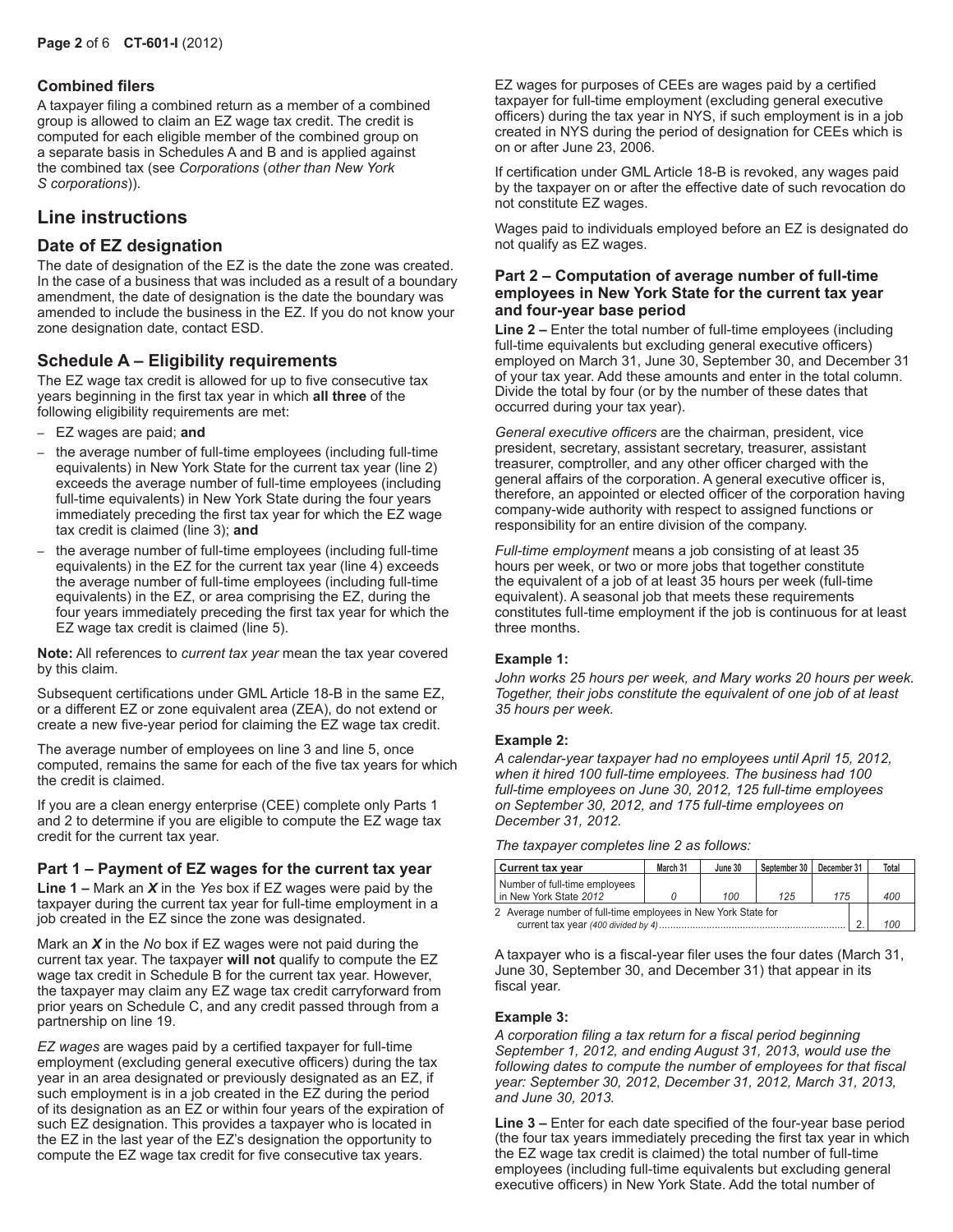full-time employees, including full-time equivalents, for the four-year base period and divide by the number of such dates occurring during the four-year base period to obtain the average number of full-time employees, including full-time equivalents, for the four-year base period.

If the taxpayer provided full-time employment in New York State for only part of the four-year base period, then the four-year base period will be deemed to refer to that smaller set of years.

If the taxpayer did not provide full-time employment in New York State in any quarter of the four-year base period, enter *0* on line 3.

#### **Example 4:**

*A calendar-year taxpayer began business in New York on July 1, 2007, and had full‑time employees in New York State for the dates September 30, 2007, through December 31, 2009. The taxpayer would make no entries for the dates prior to July 1, 2007. Thus, the taxpayer would divide 790 by 10 to obtain 79.*

| Number of full-time employees<br>in New York State during<br>four-year base period | March 31 | June 30 | September 30 | December 31 | Total |  |
|------------------------------------------------------------------------------------|----------|---------|--------------|-------------|-------|--|
| First year 2009                                                                    | 100      | 100     | 100          | 100         | 400   |  |
| Second year 2008                                                                   | 50       | 75      | 75           | 100         | 300   |  |
| Third year 2007                                                                    |          |         | 40           | 50          | 90    |  |
| Fourth year 2006                                                                   |          |         |              |             |       |  |
| Total number of full-time employees in New York State for four-year base period    |          |         |              |             |       |  |
|                                                                                    |          |         |              |             |       |  |

3 Average number of full-time employees in New York State for four-year base period

The average number of full-time employees in New York State for the current tax year (line 2) must exceed the average number of full-time employees in New York State for the four-year base period (line 3). If line 2 does not exceed line 3, the taxpayer **will not** qualify to compute the EZ wage tax credit in Schedule B for the current tax year. However, the taxpayer may claim as an EZ wage tax credit for the current tax year any EZ wage tax credit carryforward from a preceding tax year in Schedule C, and any amount of EZ wage tax credit passed through from a partnership on line 19.

If you are a CEE and answered *Yes* to the question after line 3, do not complete Part 3; go to Schedule B to calculate the credit for the current tax year. If you are a CEE and answered *No*, you cannot compute the credit in Schedule B for the current tax year. If you have any available EZ wage tax credit carryforward from a preceding tax year, go to Schedule C. If you have any EZ wage tax credit passed through to you from a partnership, go to line 19.

#### **Part 3 – Computation of average number of full-time employees in the EZ for the current tax year and four-year base period**

**Line 4 –** Enter for each date specified of the current tax year the total number of full-time employees (including full-time equivalents but excluding general executive officers) in the EZ. Compute the average number of full-time employees, including full-time equivalents, for the current tax year in the same manner as line 2.

Line 5 – Enter for each date specified of the four-year base period (the four tax years immediately preceding the first tax year in which the EZ wage tax credit is claimed) the total number of full-time employees (including full-time equivalents but excluding general executive officers) in the area that currently constitutes, or previously constituted, the EZ. Compute the average number of such employees for the four-year base period in the same manner as line 3.

The average number of full-time employees, including full-time equivalents, in the EZ for the current tax year (line 4) must exceed the average number of full-time employees, including full-time equivalents, in the area that currently constitutes, or previously constituted, the EZ for the four-year base period (line 5). If line 4 does not exceed line 5, you do **not** qualify to compute the EZ

wage tax credit in Schedule B for the current tax year. However, you may claim as an EZ wage tax credit for the current tax year any EZ wage tax credit carryforward from a preceding tax year in Schedule C, and any amount of EZ wage credit passed through from a partnership on line 19.

## **Schedule B – Computation of EZ wage tax credit for the current tax year**

If you meet the eligibility requirements set forth in the Schedule A instructions, compute the EZ wage tax credit in Schedule B, Parts 1 and 2 for qualified targeted employees and Parts 3 and 4 for all other qualified employees.

**Do not** include in Schedule B any individual employed within the immediately preceding 60 months by a related person, unless the related person never received an EZ or ZEA wage tax credit for that employee. The term *related person* means a related person as defined in Internal Revenue Code (IRC) section 465(b)(3)(C) or an entity which would have qualified as a related person if it had not been dissolved, liquidated, or merged with another entity or otherwise cease to exist or operate. See *Addendum* for the Internal Revenue Service (IRS) interpretation of the definition of a related person in IRC section 465(b)(3)(C) as contained in IRS Publication 925, *Passive Activity and At-Risk Rules*.

For taxpayers certified in an investment zone (IZ), including CEEs, the EZ wage tax credit is increased by \$500 for both qualified and targeted employees who earn wages in excess of \$40,000 for the tax year. An *investment zone* is a zone designated by census tract statistics or located in a municipality.

#### **Parts 1 and 2**

**Line 6 –** Enter for each date specified of the current tax year the number of qualified targeted employees (excluding general executive officers). Taxpayers who are certified in an IZ (including CEEs), do not include employees who received wages in excess of \$40,000. See line 9 instructions.

Add the number of qualified targeted employees for the current tax year and divide by the number of such dates (include *0* dates) occurring during the current tax year to compute the average number of qualified targeted employees for the current tax year (see the example at line 2 instructions).

#### **Who do I include as qualified targeted employees?**

A *qualified targeted employee* for purposes of Parts 1 and 2 is an employee who:

- is employed full time (see definition of full-time employment in line 2 instructions); and
- is working in a job created in the EZ during its period of designation or within four years of the expiration of the EZ's designation (CEE's period of designation began on June 23, 2006); and
- received EZ wages for more than half of the current tax year (see definition and exception to rule below); and
- received an hourly wage that is at least 135% of the minimum wage specified in section 652 of the Labor Law for more than half of the employee's period of employment during the current tax year; and
- meets the definition of a targeted employee below.

A *targeted employee* is a New York State resident who received EZ wages during the current tax year and who is **one or more** of the following:

- an eligible individual under the provisions of the Work Opportunity Credit (IRC section 51);
- an individual eligible for benefits under the provisions of the Workforce Investment Act as a dislocated worker or low-income individual (Public Law 105-220, as amended);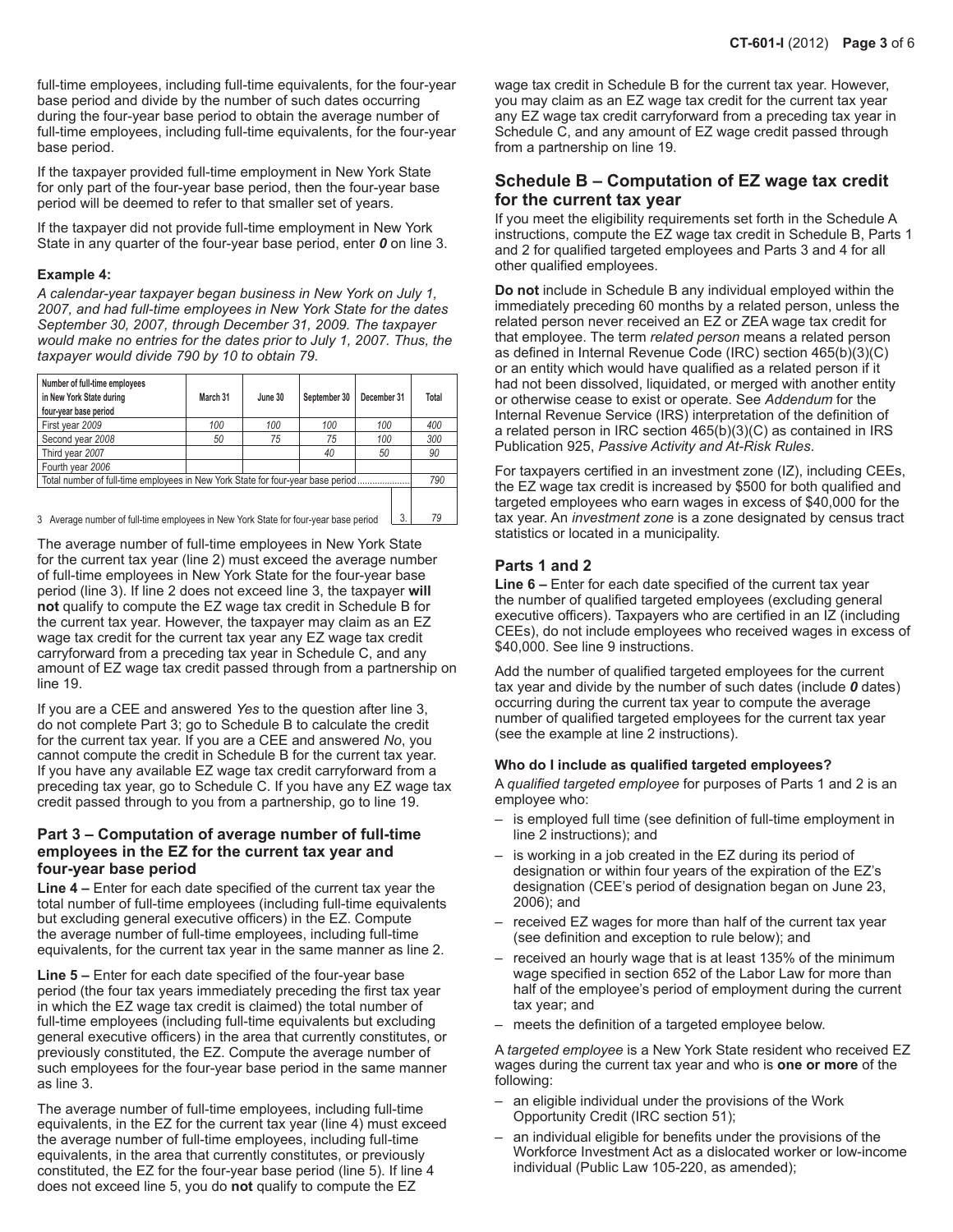#### **Page 4** of 6 **CT-601-I** (2012)

- a recipient of public assistance benefits at any time during the previous two years;
- an individual whose income is below the most recently established poverty rate promulgated by the U.S. Department of Commerce, Bureau of Census;
- a member of a family whose family income is below the most recently established poverty rate promulgated by the U.S. Department of Commerce, Bureau of Census; **or**
- an honorably discharged member of any branch of the armed forces of the United States.

Any employee who qualified as a targeted employee at the time of initial employment will qualify as a targeted employee for subsequent years as long as he or she continues to receive EZ wages and remains a resident of New York State.

The Department of Labor (DOL) is required to provide a certificate verifying the targeted status of an individual for use by an employer seeking wage tax credits under the EZ program. The Tax Department will only recognize Form ES-450B, *Empire Zone Targeted Status Certification*, issued by the DOL; it must be signed by a DOL representative as proof of targeted status under the wage tax credit program. For more information, contact the DOL by accessing their Web site at *www.labor.ny.gov* or calling 1 800 HIRE‑992.

#### **You must attach a copy of Form ES-450B for each employee claimed in Schedule B, Parts 1 and 2**.

An employee received EZ wages *for more than half of the current tax year* when:

- the employee worked for a business that is certified under GML Article 18-B; **and**
- for more than half of the current tax year:
	- the employee was employed by the EZ business; and
	- the employee worked at the EZ location; and
	- the business was located in an area designated or previously designated as an EZ (CEEs period of designation began on June 23, 2006).

**Exception:** For purposes of calculating the EZ wage tax credit amount, the requirement that an employee must receive EZ wages for more than half of the current tax year does not apply in the first tax year of a taxpayer that:

- has acquired real or tangible personal property during its first tax year from an entity which is not a related person;
- has a first tax year that is a short year of not more than seven months in duration;
- has at least 190 full-time employees on the last day of the tax year, substantially all of them previously employed by the entity from which the taxpayer purchased its assets.

**Line 9 –** Taxpayers certified in an IZ (including CEEs): Enter for each date specified of the current tax year the number of qualified targeted employees (excluding general executive officers) who received wages in excess of \$40,000 for the tax year.

Add the number of qualified targeted employees for the current tax year, and divide by the number of such dates (include *0* dates) occurring during the current tax year to compute the average number of qualified targeted employees for the current tax year (see examples in the line 2 instructions). Enter the name and social security number of each employee used to compute the credit in the schedule. Attach additional sheets if necessary.

#### **Parts 3 and 4**

**Line 12 –** Enter for each date specified of the current tax year the number of qualified employees (excluding general executive officers). Taxpayers who are certified in an IZ (including CEEs), do not include employees who received wages in excess of \$40,000. See line 15 instructions.

Add the number of qualified employees for the current tax year, and divide by the number of such dates (include *0* dates) occurring during the current tax year to compute the average number of qualified employees for the current tax year (see *Example 2)*.

**Line 15 –** Taxpayers certified in an IZ (including CEEs): Enter for each date specified of the current tax year the number of qualified employees (excluding general executive officers) who received wages in excess of \$40,000 for the tax year.

Add the number of qualified employees for the current tax year, and divide by the number of such dates (include *0* dates) occurring during the current tax year to compute the average number of qualified employees for the current tax year (see examples in the line 2 instructions). Enter the name and social security number of each employee used to compute the credit in the schedule. Attach additional sheets if necessary.

A *qualified employee* for purposes of Parts 3 and 4 is an employee who:

- is employed full‑time (see definition of full-time employment in line 2 instructions); and
- received EZ wages for more than half of the current tax year (see definition and exception to rule in Schedule B, Parts 1 and 2 instructions); and
- is working in a job created in the EZ during its period of designation or within four years of the expiration of the EZ's designation (CEE's period of designation began on June 23, 2006).

**Note:** Do not include a qualifying employee in Part 3 or 4 that is listed in Part 1 or 2.

#### **Part 5 – Computation of EZ wage tax credit for the current tax year**

**Line 19 –** Enter the amount of the pro rata share of EZ wage tax credit passed through to you from a partnership or other pass-through entity and provide the information requested in Schedule B, Part 6.

**Line 20a –** New York C corporations: Enter the amount from line 20a on line 22.

New York S corporations: Transfer the line 20a amount to Form CT-34-SH. A New York S corporation is not required to complete Form CT-601, lines 21 through 40. Shareholders of the New York S corporation compute their pro rata share of the EZ wage tax credit, carryforward, and refund of the EZ wage tax credit on Form IT-601.

### **Schedule C – Amount of EZ wage tax credit available for the current tax year**

A taxpayer may claim any available EZ wage tax credit carryforward from a preceding tax year in Schedule C even if the taxpayer was not allowed to compute the credit in Schedule B in this tax year. An EZ wage tax credit carryforward in Schedule C is available until used.

**Line 21 –** Enter the amount of the EZ wage tax credit carryforward from the tax year immediately preceding the current tax year.

Businesses that received a refund of EZ wage tax credit in the previous year should use the amount of carryforward after the refund, as computed on your prior year's EZ wage tax credit form.

**Line 22 –** Enter the EZ wage tax credit computed for the current tax year as shown on line 20a. Enter *0* if you did not compute an EZ wage tax credit on Schedule B for the current tax year.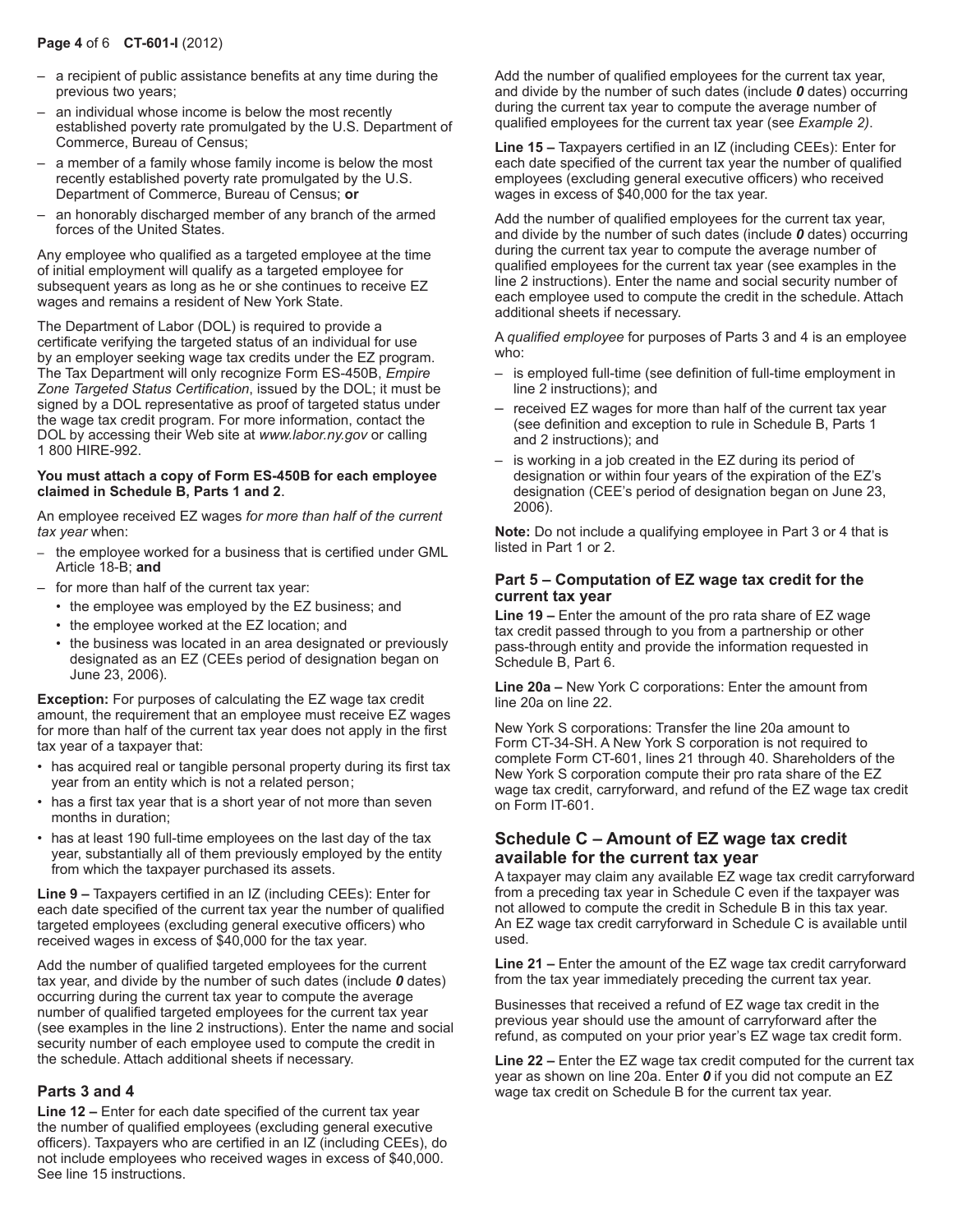### **Schedule D – Application of EZ wage tax credit for the current tax year**

The EZ wage tax credit allowed in Schedule D (including any EZ wage tax credit carryforward) is limited to the following:

- for **agricultural cooperatives,** 50% of the tax imposed under Article 9, section 185, before the deduction of any tax credit; **or**
- for **general business** corporations, 50% of the tax imposed under Article 9-A, section 209, before addition of the metropolitan transportation business tax (MTA surcharge) or the deduction of any tax credit; **or**
- for **banking** corporations, 50% of the tax imposed under Article 32, section 1455, before the addition of the metropolitan transportation business tax (MTA surcharge) or the deduction of any tax credit; **or**
- for **life insurance** corporations, 50% of the lesser of:
	- the tax computed under Article 33, section 1505(a), **or**
	- the **greater** of the sum of taxes imposed under Article 33 sections 1501 and 1510, **or** the tax computed under Article 33 section 1505(b), before the addition of the MTA surcharge or the deduction of any tax credit; **or**
- for **non-life insurance** corporations, 50% of the taxes imposed under Article 33 section 1502-a, before the addition of the MTA surcharge or the deduction of any tax credit.

In addition, the EZ wage tax credit allowed in Schedule D (including any EZ wage tax credit carryforward) **may not** reduce the tax below:

- the minimum tax of \$10 as computed under Article 9, section 185; **or**
- the larger of the tax on minimum taxable income base or fixed dollar minimum tax as computed under Article 9-A; **or**
- the fixed minimum tax of \$250 computed under Article 32; **or**
- the minimum tax of \$250 under Article 33.

Any portion of the EZ wage tax credit disallowed in Schedule D as a result of the above limitations may be carried forward on subsequent tax returns.

**Note:** The EZ wage tax credit may not be applied against the MTA surcharge.

#### **Part 1 – Computation of 50% limitation**

**Line 24 –** Article 9, section 185 taxpayers: enter the tax shown on Form CT-185, *Cooperative Agricultural Corporation Franchise Tax Return*.

Article 9-A taxpayers: enter the tax shown on Form CT-3, *General Business Corporation Franchise Tax Return*, or Form CT-3-A, *General Business Corporation Combined Franchise Tax Return*.

Article 32 taxpayers: enter the tax shown on Form CT-32, *Banking Corporation Franchise Tax Return*, or Form CT-32-A, *Banking Corporation Combined Franchise Tax Return*.

Article 33 taxpayers: enter the tax shown on Form CT-33, *Life Insurance Corporation Franchise Tax Return*, line 9a or 10, whichever is less; or Form CT-33-A, *Life Insurance Corporation Combined Franchise Tax Return*, line 10 or 14, whichever is less; or Form CT-33-NL, *Non-Life Insurance Corporation Franchise Tax Return*.

**Line 25 –** For taxpayers claiming the EZ wage tax credit in only one EZ, multiply line 24 by 50% (.5).

For taxpayers who earned wage tax credits in multiple ZEAs or EZs, or are claiming ZEA and EZ wage tax credits from more than one entity, the aggregate amount of **all** of the wage tax credits used in the current year cannot exceed 50% of the current year's tax. To compute your limitation, complete **Schedule F** and enter the line 40 result on line 25.

#### **Example 5:**

*Corporation A operates in two locations in New York State, one in Buffalo and one in Elmira. Both locations are in EZs, and Corporation A is certified in both EZs. Corporation A has calculated its current year tax as \$3,100 and calculates a 50% limitation of \$1,550 (50% of \$3,100). Corporation A claims an EZ wage tax credit of \$1,500 from its Buffalo location. Corporation A is limited to \$50 of wage tax credits earned in the Elmira location (\$1,550 less \$1,500 of limitation already used) that may be applied against the current year's tax.*

#### **Part 2 – Computation of tax limitation**

**Line 26 –** Enter the amount from line 24 **plus** any net recaptured tax credits.

Form CT-33 filers: enter the tax shown on Form CT‑33, line 9a **plus** any net recaptured tax credits.

Form CT‑33‑A filers: enter the tax shown on Form CT-33-A, line 10 **plus** any net recaptured tax credits.

**Line 27 –** If you are claiming more than one tax credit for this tax year, enter the amount of the tax credit(s) claimed before the EZ wage tax credit. Include in this amount any EZ or ZEA wage tax credit applied to the tax prior to the credit claimed on this form. Refer to the instructions for your corporation franchise tax return for the order of credit that applies. Article 9-A taxpayers: refer to Form CT-600-I, *Instructions for Form CT‑600.* Otherwise, enter *0* on line 27.

If you are included in a combined return, include any amount of tax credit(s) being claimed by other members of the combined group, including the EZ wage tax credit, that you wish to apply before the credit claimed on this form.

#### **Part 3 – Computation of EZ wage tax credit used for the current tax year**

**Line 32 –** Enter the lesser of line 23 or line 31.

If your total credits from all sources are **\$2 million or less**, enter the amount from line 32 on your franchise tax return.

If your total credits from all sources are **more than \$2 million**, you may be subject to the temporary credit deferral. Complete line 32 but do not enter the amount from line 32 on your franchise tax return. See Form CT-500 to determine the proper amounts to enter on your franchise tax return.

#### **Part 4 – Computation of EZ wage tax credit carryforward**

**Line 33 –** To determine the unused EZ wage tax credit, which can be carried forward to future years, subtract line 32 from line 23. Any portion of the EZ wage tax credit (including any EZ wage tax credit carryforward from a preceding tax year) that is disallowed in the current tax year as a result of the limitations may be carried forward, except for the EZ wage tax credit that is refunded in Schedule E. If line 32 is equal to line 23, enter *0*.

### **Schedule E – Computation of refundable EZ wage tax credit**

A qualified business may elect to treat 50% of the unused EZ wage tax credit earned in the current tax year that is attributable to the credit allowed for individuals employed at the project as an overpayment to be refunded or applied as an overpayment to the following year's tax.

A *qualified business* is a corporation that is an owner of a *qualified investment project* or a *significant capital investment project* (as those terms are defined in GML sections 957(s) and 957(t)).

A new business may elect to treat 50% of the unused EZ wage tax credit earned in the current tax year as an overpayment to be refunded or applied as an overpayment to the following year's tax.